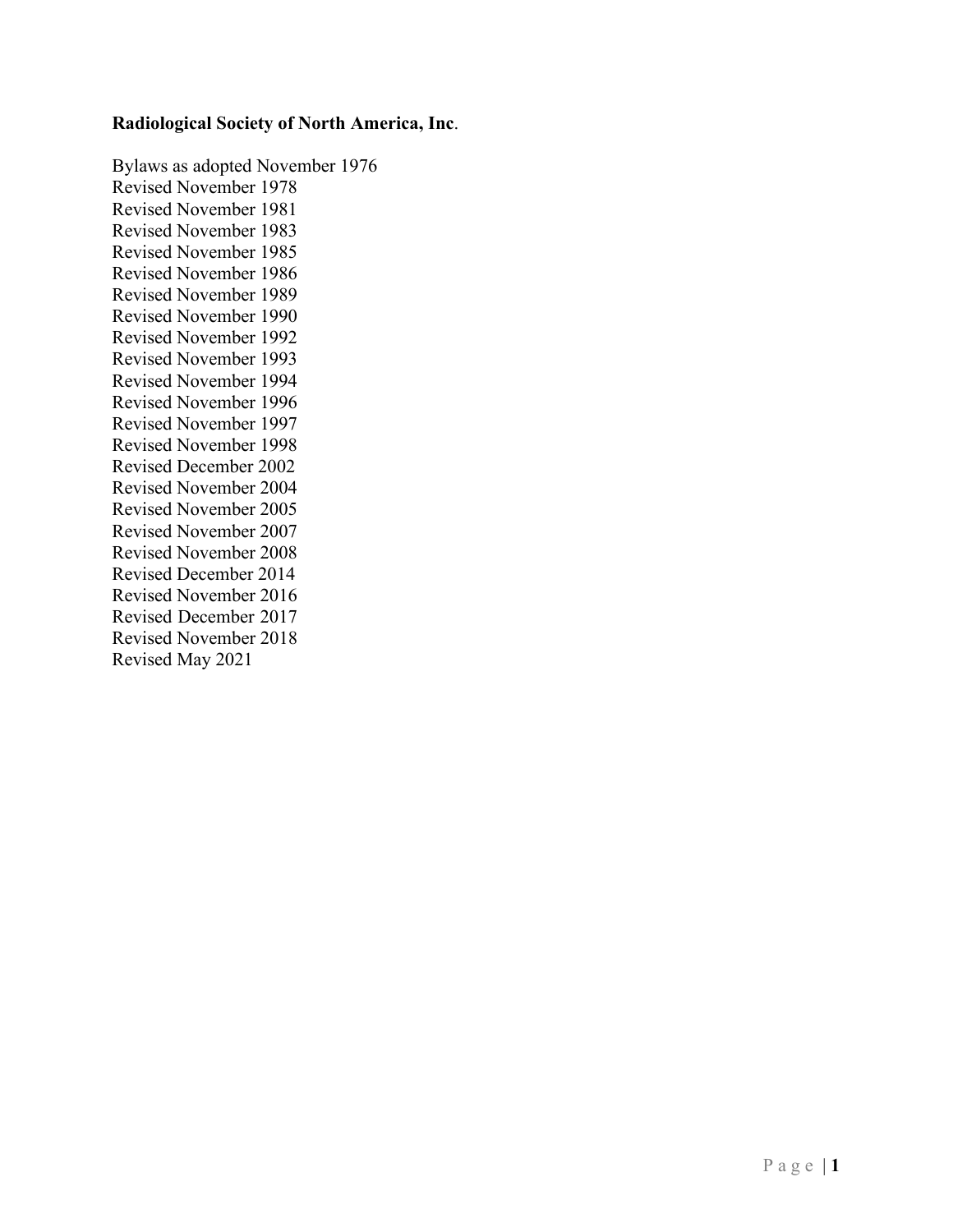**[CHAPTER I](#page-2-0) [PURPOSE AND ORGANIZATION](#page-2-0)**

**[CHAPTER II](#page-2-1) [MEMBERSHIP](#page-2-1)**

**[CHAPTER III](#page-7-0) [ELECTED OFFICERS](#page-7-0)**

**[CHAPTER IV](#page-8-0) [BOARD OF DIRECTORS](#page-8-0)**

<span id="page-1-0"></span>**[CHAPTER V](#page-12-0) [PUBLICATIONS](#page-12-0)**

**[CHAPTER VI](#page-12-1) [RSNA RESEARCH AND EDUCATION FOUNDATION](#page-12-1)**

<span id="page-1-1"></span>**[CHAPTER VII](#page-12-2) [MEETINGS OF MEMBERS](#page-12-2)**

**[CHAPTER VIII](#page-13-0) [CODE OF ETHICS](#page-13-0)**

**[CHAPTER IX](#page-13-1) [INDEMNIFICATION](#page-13-1)**

**[CHAPTER X](#page-14-0) [PARLIAMENTARY PROCEDURES](#page-14-0)**

<span id="page-1-2"></span>**[CHAPTER XI](#page-14-1) [AMENDMENTS](#page-14-1)**

**[CHAPTER XII](#page-14-2) [DISSOLUTION](#page-14-2)**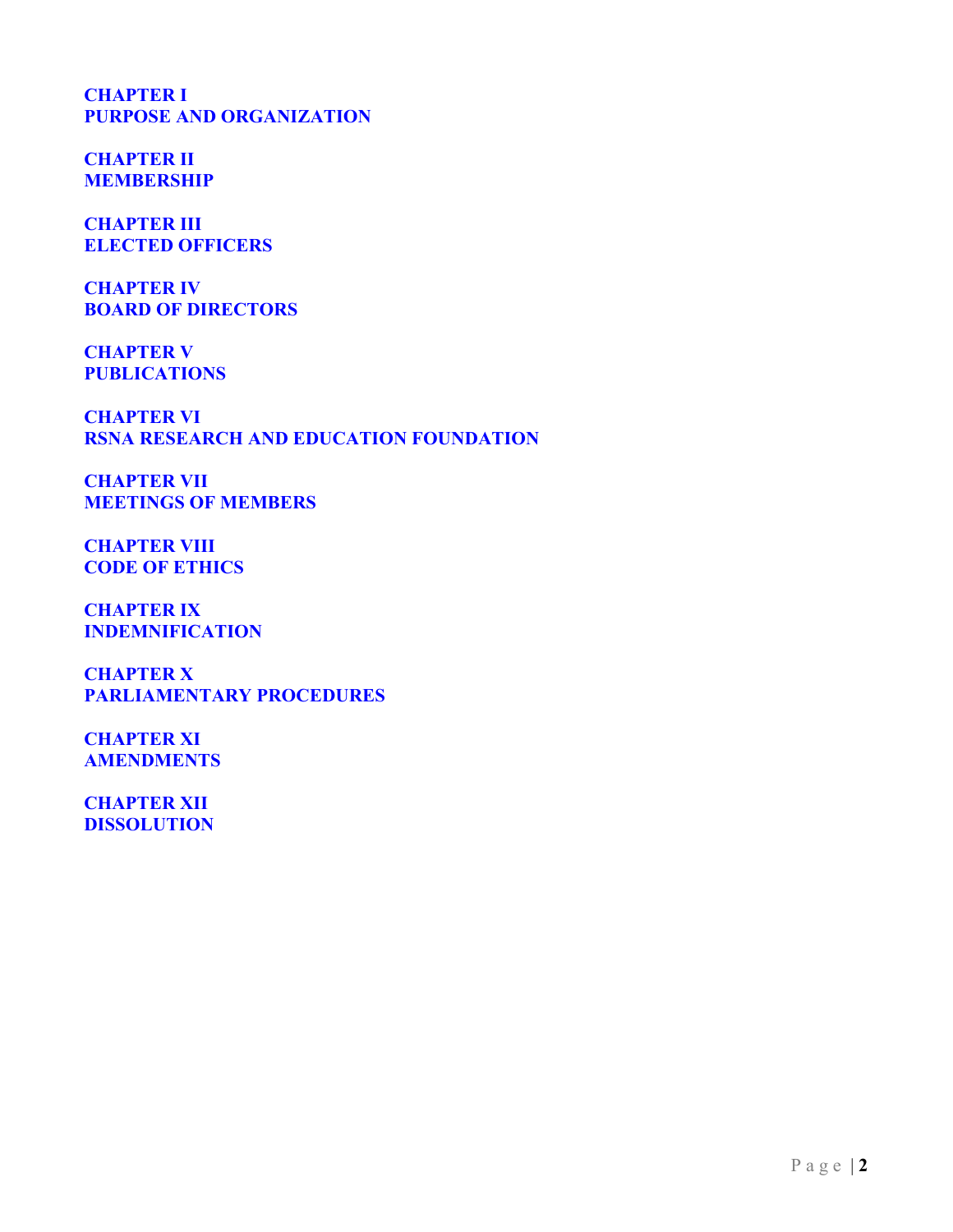## **Bylaws**

#### <span id="page-2-0"></span>**CHAPTER I** 1.00 **Purpose**

The purpose of the Radiological Society of North America, Inc. (the "Society") is to promote and develop the highest standards of radiology and related sciences through education and research. The Society seeks to provide radiologists and allied health scientists with educational programs and materials of the highest quality, and to constantly improve the content and value of these educational activities. The Society seeks to promote research in all aspects of radiology and related sciences, including basic clinical research in the promotion of quality healthcare. The Society seeks to foster closer fellowship among all radiologists and greater cooperation among radiologists and members of other branches of medicine and allied healthcare professionals.

#### 1.11 **Organization**

1.12 The Society is managed by its Board of Directors and functions through its officers, boards and committees.

1.121 Officers are enumerated and their duties are defined in **[Chapter III](#page-7-0)**.

1.122 Boards of the Society have authority to carry out the functions assigned to them in these Bylaws. The boards of the Society are:

The Board of Directors—**[Chapter IV](#page-8-0)** The Board of Trustees of the RSNA Research and Education Foundation—**[Chapter VI](#page-12-3)**

<span id="page-2-2"></span>1.123 Committees of the Society are in the following categories: Standing Committees Ad Hoc Committees

> 1.1231 Standing Committees continue from year to year in order to address significant continuing aspects of the activities of the Society. Standing Committees are established, modified or terminated by the Board of Directors.

1.1232 Ad Hoc Committees may be established from time to time by the Board of Directors to carry out specific tasks of limited duration assigned by the Board. The Board determines whether an ad hoc committee has completed its task and may terminate the committee at that time.

#### <span id="page-2-1"></span>**CHAPTER II** 2.00 **Membership**

- 2.10 Categories of Membership are:
	- Active Associate Member-in-Training Medical Student Corresponding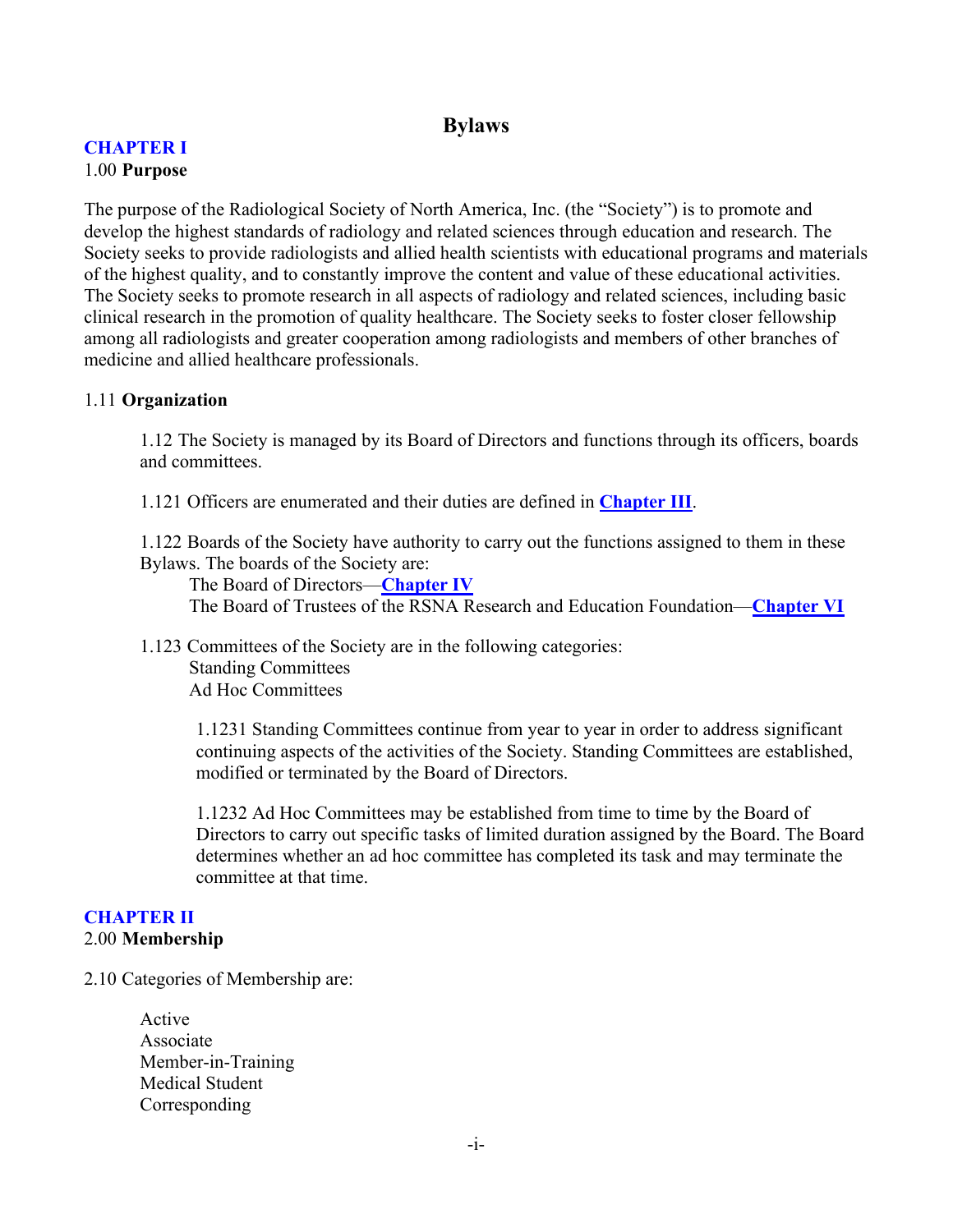Corresponding Member-in-Training Retired Honorary Graduate Student

<span id="page-3-3"></span>2.11 **Active Members.** Active membership consists of radiologists and other radiologic scientists who fulfill the requirements set forth in **[2.111](#page-3-0)** and **[2.112](#page-3-1)**.

<span id="page-3-0"></span>2.111 **Residency and Practice Requirements**. Each applicant for Active membership must reside in and practice in a North American country.

## <span id="page-3-5"></span><span id="page-3-1"></span>2.112 **Professional Requirements**.

2.1121 Radiologists must:

(A) Possess the degree of Doctor of Medicine, Doctor of Osteopathy, or their equivalent as recognized by the American Medical Association; and

(B) Be certified by the American Board of Radiology, the American Board of Nuclear Medicine, the American Osteopathic Board of Radiology, the Royal College of Physicians and Surgeons of Canada, the Mexican Council of Radiology and Imaging A.C., or by a board or other tribunal in the radiologic health sciences recognized by the Board of Directors as being of equivalent rank.

2.1122 Radiologic scientists (including physicists, radiopharmacists, molecular biologists, chemists, radiobiologists, cancer biologists, computer scientists, engineers and other types of scientists in medicine) must:

(A) Possess the degree of Doctor of Philosophy, Doctor of Science, or Master of Science or Arts in a field of endeavor recognized by the Board of Directors as applicable to the radiologic health sciences; and

(B) Devote a substantial portion of professional time to supporting radiology, radiation oncology or imaging science.

<span id="page-3-2"></span>2.113 **Rights and Privileges**. Active members have the right to attend and to address all business meetings of the members of the Society, to vote, to hold office and to serve on the Board of Directors, The Board of Trustees of the RSNA Research and Education Foundation and committees. They shall receive all official publications of the Society.

2.114 **Dues and Assessments**. Active members are liable for such dues and assessments as are determined by the Board of Directors.

<span id="page-3-4"></span>2.12 **Associate Members**. Associate membership consists of (A) radiologists and other radiologic scientists who do not fulfill the requirements set forth in **[2.112](#page-3-1)** and (B) non-radiologist physicians, dentists, veterinarians and other professionals (including but not limited to physician extenders, administrators, technologists and nurses), who fulfill the educational and professional requirements for such membership that are determined by the Board of Directors and set forth in the policies of the Board, which may designate specific subcategories of Associate members.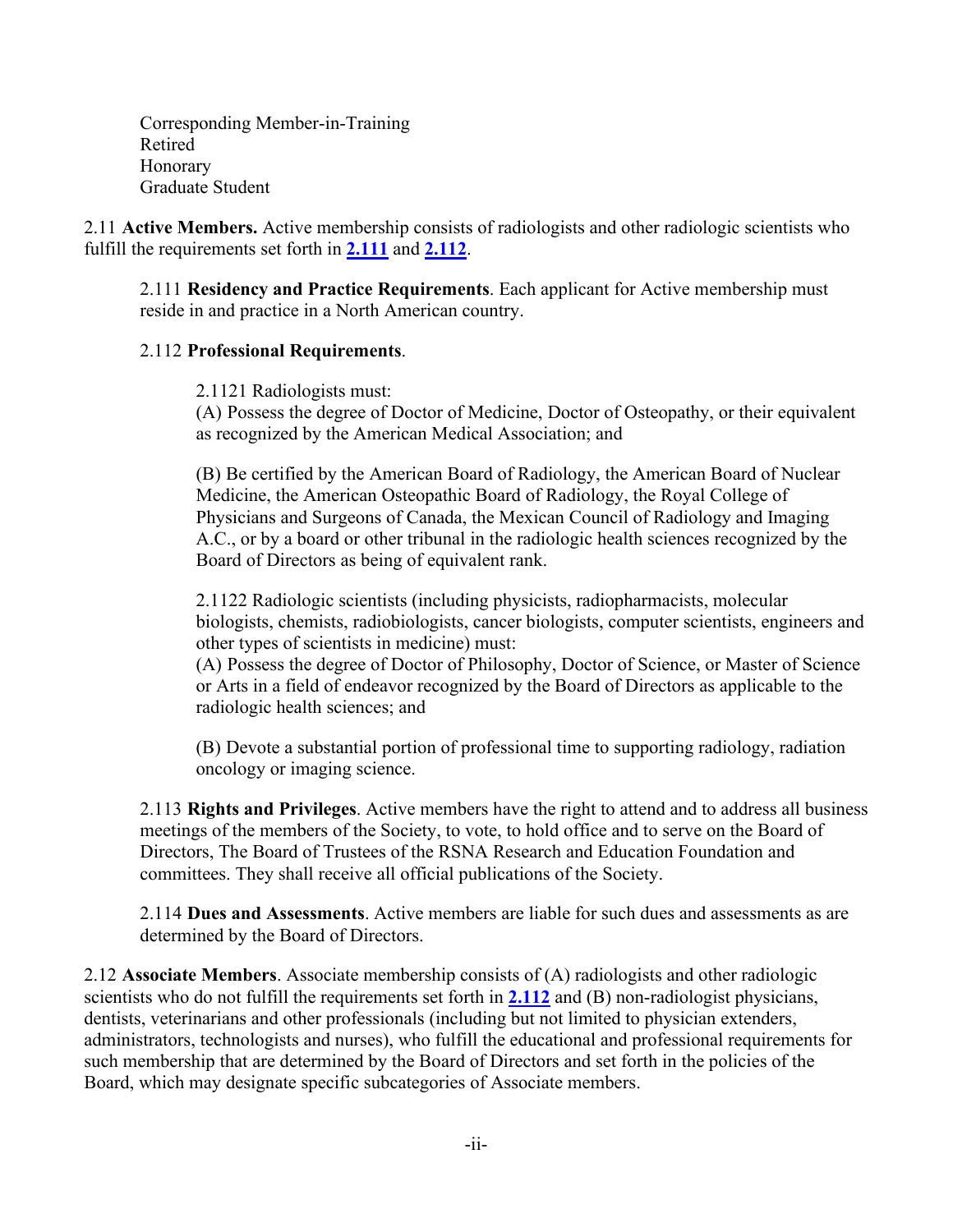2.121 **Residency and Practice Requirements**. Each applicant for Associate membership must fulfill the residency and practice requirements described in **[2.111](#page-3-0)**.

2.122 **Rights and Privileges**. Associate members have the same rights and privileges as defined in **[2.113](#page-3-2)** for Active members except that they may not vote, hold office, or serve on the Board of Directors and, unless otherwise provided in the applicable policies of the Board, shall not automatically receive publications of the Society.

2.123 **Dues and Assessments**. Associate members are liable for such dues and assessments as are determined by the Board of Directors, and the Board may approve different amounts for different subcategories of Associate members.

2.13 **Members-in-Training**. Member-in-Training membership consists of persons in formal radiologic training in a setting recognized as acceptable by the American Board of Radiology.

2.131 **Requirements**. Members-in-Training must:

(A) Possess the degree of Doctor of Medicine or Doctor of Osteopathy or their equivalent as recognized by the American Medical Association; and

(B) Have initiated and be continuing in formal training in a radiology training program accredited by the Residency Review Committee of the Accreditation Council on Graduate Medical Education or the Royal College of Physicians and Surgeons of Canada.

2.132 **Rights and Privileges**. Members-in-Training have the same rights and privileges as defined in **[2.113](#page-3-2)** for Active members except that they may not vote, hold office, or serve on the Board of Directors, and shall not automatically receive RSNA publications.

2.133 **Dues and Assessments**. Members-in-Training are liable for such dues and assessments as are determined by the Board of Directors.

2.134 **Tenure of Member-in-Training Membership**. Members-in-Training may remain in this category for the duration of residency and fellowship training. Upon completion of training, and fulfillment of all requirements listed under **[2.11](#page-3-3)**, **[2.12](#page-3-4)** or **[2.15](#page-5-0)**, the Member-in-Training shall be reclassified to the appropriate category of membership, provided the Member-in-Training has not declined such reclassification, in which case membership shall be terminated.

2.14 **Medical Student Members**. Medical Student membership in the Society consists of students enrolled in a medical school.

2.141 **Medical School Requirements**. Each applicant for Medical Student membership must be enrolled in a medical school.

2.142 **Professional Requirements**. Medical students must be enrolled in a medical school approved by the Liaison Committee for Medical Education or its equivalent as determined by the Board of Directors.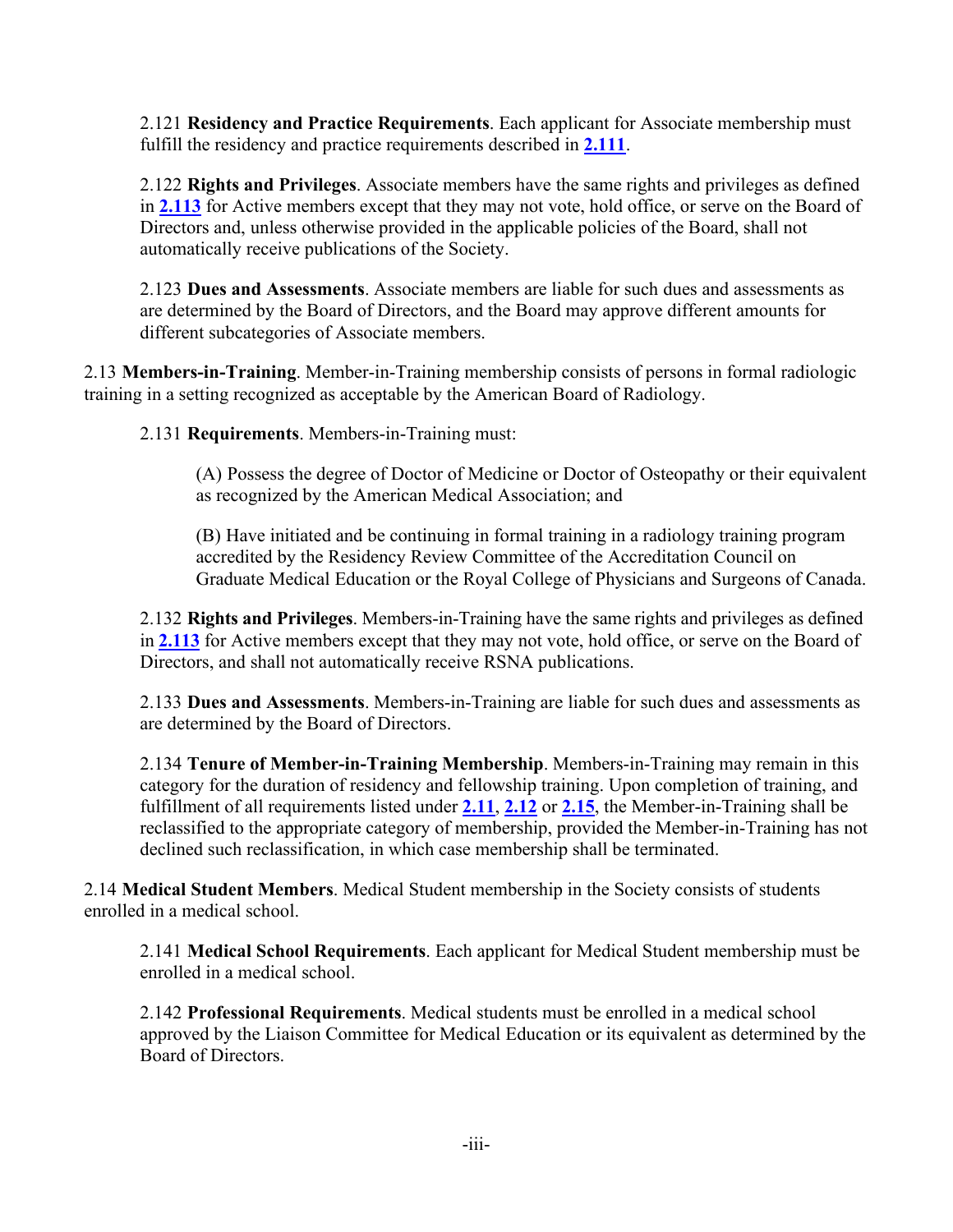2.143 **Rights and Privileges**. Medical student members shall have certain rights and privileges as determined by the Board of Directors.

2.144 **Dues and Assessments**. Medical student members are liable for such dues and assessments as are determined by the Board of Directors.

2.145 **Tenure of Medical Student Membership**. Medical student members may remain in this category until the attainment of the degree of Doctor of Medicine or its equivalent.

<span id="page-5-0"></span>2.15 **Corresponding Members**. Corresponding membership consists of radiologists, non-radiologist physicians, veterinarians, dentists, and other radiologic scientists, who do not fulfill the North American residency and practice requirements described in **[2.111](#page-3-0)**.

## 2.151 **Requirements**.

2.1511 Radiologists must fulfill the professional requirements described in **[2.1121](#page-3-5)**.

2.1512 Non-radiologist physicians, veterinarians, dentists and other radiologic scientists must fulfill the educational and professional requirements for such membership that are determined by the Board of Directors and set forth in the policies of the Board.

2.152 **Rights and Privileges**. Corresponding members have the same rights and privileges as defined in **[2.113](#page-3-2)** for Active members except that they may not vote, hold office, or serve on the Board of Directors.

2.153 **Dues and Assessments**. Corresponding members are liable for such dues and assessments as are determined by the Board of Directors.

2.16 **Corresponding Members-in-Training**. Corresponding Member-in-Training membership consists of persons in formal radiologic training in a setting outside of North America that is acceptable to the Board of Directors. Corresponding Members-in-Training have the same rights, privileges, obligations, and tenure as Members-in-Training.

2.17 **Retired Members**. Retired membership may be granted by the Board of Directors to members who have retired from active practice.

2.171 **Requirements**. Retired members must:

(A) Be retired from the practice of medicine or other active involvement in radiology or related fields;

(B) Make written request for such transfer to the Secretary-Treasurer of the Society; and

(C) Have been a member in good standing for at least ten years.

2.172 **Rights and Privileges**. Retired members have the same rights and privileges as defined in **[2.113](#page-3-2)** for Active members, except that they may not vote, hold office, or serve on the Board of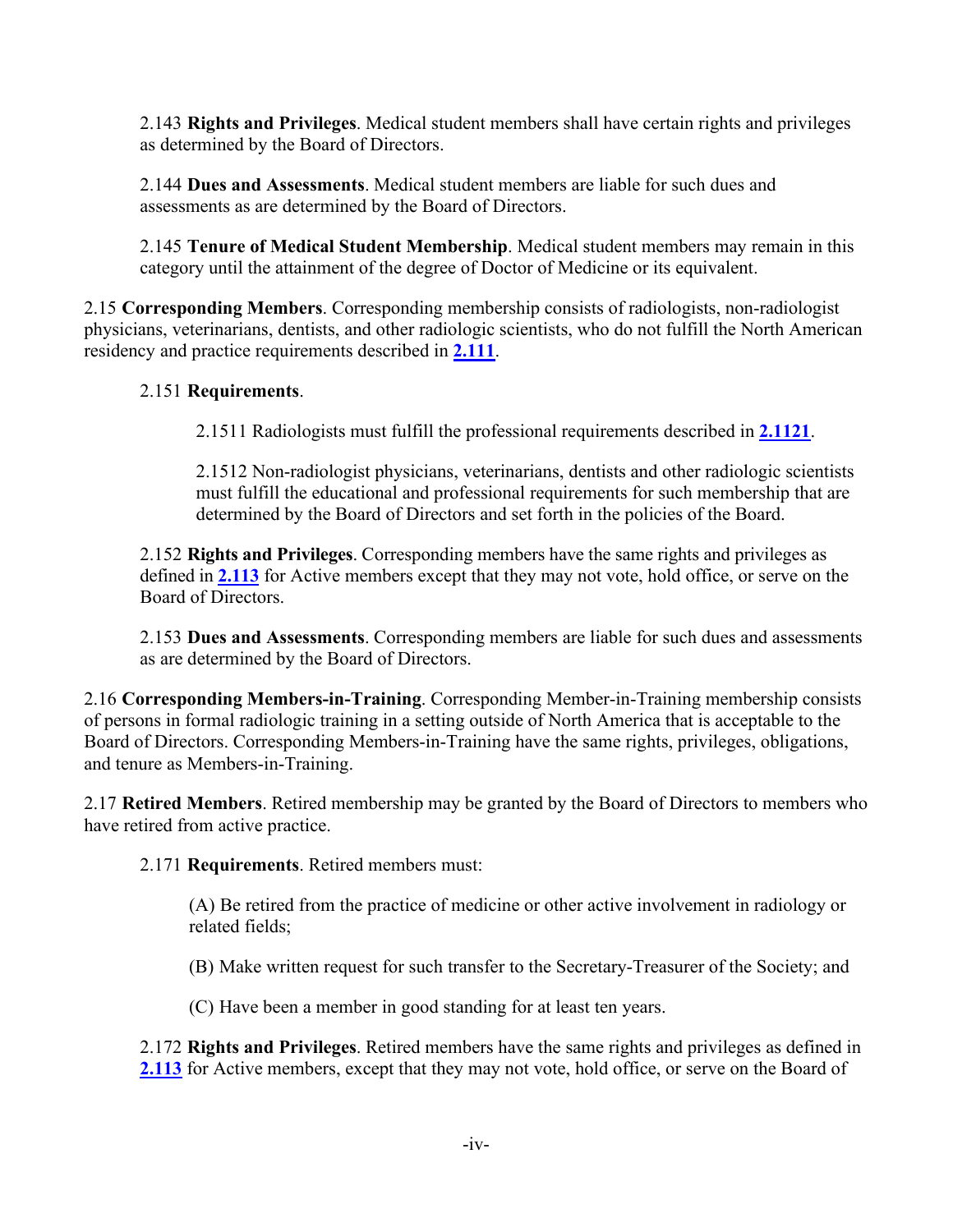Directors, and may receive the Society publications only upon payment of a subscription rate determined by the Board of Directors.

2.173 **Dues and Assessments**. Retired members are not liable for dues and assessments.

<span id="page-6-0"></span>2.18 **Honorary Members**. Honorary membership may be granted to persons who have distinguished themselves in medicine or in its allied sciences.

2.181 **Requirements**. Honorary members are elected by the Board of Directors upon nomination by the President and only those persons eminently qualified for such recognition shall be considered. No more than three Honorary members may be elected in any one year.

2.182 **Rights and Privileges**. Honorary members have the same rights and privileges as defined in **[2.113](#page-3-2)** for Active members, except that they may not vote, hold office, or serve on the Board of Directors.

2.183 **Dues and Assessments**. Honorary members are exempt from all dues and assessments.

2.19 **Graduate Student Members**. Graduate Student Membership in the Society consists of students enrolled in an accredited graduate program.

2.191 **Graduate Program Requirements**. The Graduate Programs from which Graduate students will be eligible for Graduate Student Membership will be determined by the Board of Directors and set forth in a Board approved policy.

2.192 **Rights and Privileges**. Graduate student members shall have certain rights and privileges as determined by the Board of Directors.

2.193 **Dues and Assessments**. Graduate student members are liable for such dues and assessments as are determined by the Board of Directors.

2.194 **Tenure of Graduate Student Membership**. Graduate student members may remain in this category until the attainment of a Graduate degree.

2.20 **Applications for Membership**. All applications for membership in categories other than Retired and Honorary membership shall be made on forms prescribed by the Board of Directors.

## 2.201 **Processing of Applications**.

The Society headquarters office staff shall review each application to determine whether all eligibility criteria are satisfied. Any question about eligibility shall be presented to the Secretary-Treasurer, whose determination shall be final unless the applicant disputes the determination, in which case the Board of Directors may consider the question.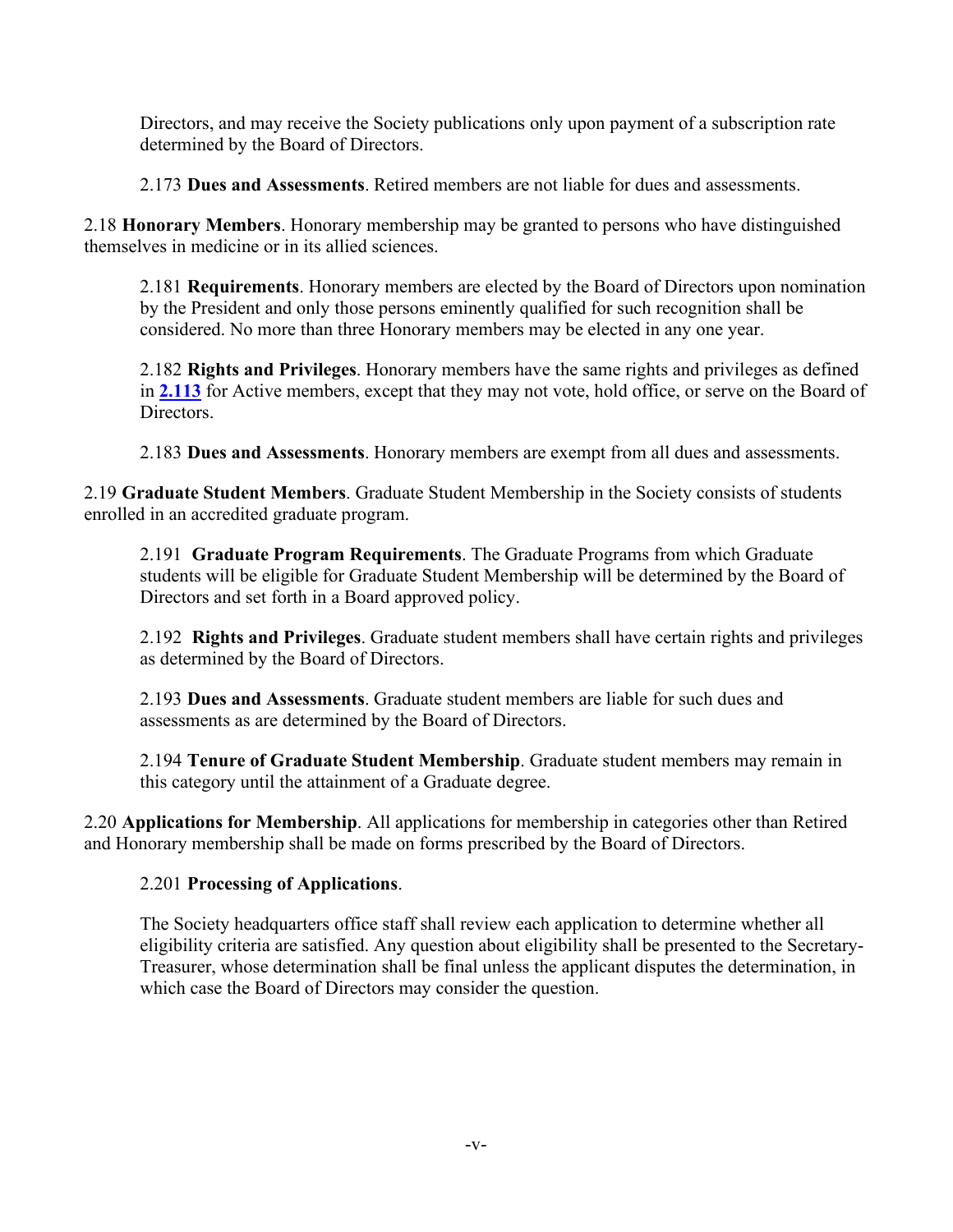### 2.202 **Member-in-Training Membership and Corresponding Member-in-Training Membership**.

The Society headquarters office staff shall review each application for Member-in-Training membership or Corresponding Member-in-Training membership to determine whether all eligibility criteria are satisfied. Any questions about eligibility shall be presented to the Secretary-Treasurer. Upon a determination that all eligibility criteria are satisfied, an applicant shall immediately be admitted to membership.

## 2.203 **Membership Fees and Dues**.

All Active, Associate, Member-in-Training, Corresponding, and Corresponding Member-in-Training members shall become subject to the Bylaws at the time of their admission to membership and are liable for such application fees, dues and assessments as may be prescribed by the Board of Directors. Any member whose dues or assessments remain unpaid for a period of time determined by the Board of Directors shall be stricken from the Society's membership roll and publications list.

### 2.204 **Remission of Dues**.

The Board of Directors may for any cause it deems good and sufficient remit or waive, in whole or in part, the dues of any member.

## <span id="page-7-0"></span>**CHAPTER III**

### 3.00 **[Elected Officers](#page-2-2)**

3.10 **Enumeration**. The officers of the Society shall be a President, Chair and Secretary-Treasurer.

<span id="page-7-3"></span>3.11 **Election and Term of Office**. The office of President and Chair shall be filled in accordance with **[4.131](#page-9-0)** for a one (1) year term each. The Board of Directors shall elect from among the Directors a Secretary-Treasurer to serve a one (1) year term.

3.12 **Qualifications**. Only members of the Board of Directors are eligible to serve as an officer of the Society.

### <span id="page-7-1"></span>3.13 **Duties of Officers**.

3.131 **President**. The President shall be the presiding officer of membership meetings of the Society and shall perform such other duties and exercise such other powers as may be determined from time to time by the Board of Directors. The President may, at a suitable convocation during the Annual Meeting of the Society, award Honorary membership certificates, present the Gold Medal of the Society to those designated by the Board of Directors as provided in **[4.19](#page-11-0)**, and deliver an annual address.

<span id="page-7-2"></span>3.132 **Chair**. The Chair of the Board of Directors shall prepare an agenda for each meeting of the Board of Directors, shall preside at all such meetings and, subject to the control of the Board of Directors, shall supervise generally the conduct of the affairs of the Society.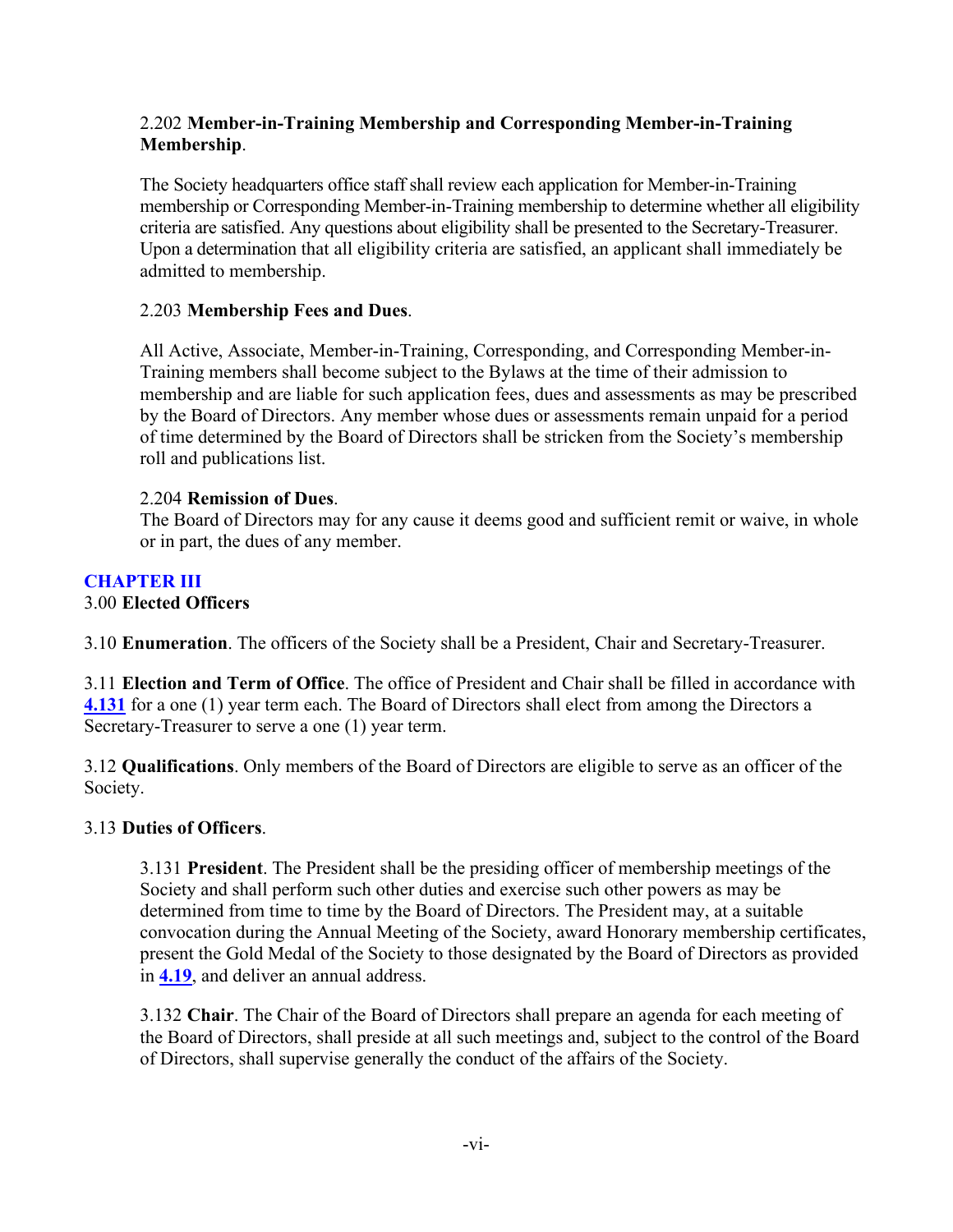3.133 **Secretary-Treasurer**. The Secretary-Treasurer shall be responsible for keeping a permanent record of the proceedings of the Society, and for the maintenance of a current roster of members of the Society including addresses, year of admission, and classification of membership. The Secretary-Treasurer shall perform all other duties that usually and customarily pertain to the office of secretary and shall provide safekeeping for all records of the Society. Not later than six months after each business meeting of the Society, the Secretary-Treasurer shall cause to be distributed to each member a summary of the minutes of each business meeting of the members, including the reports of officers. In addition, the Secretary-Treasurer, or such other persons as shall be delegated by the Board of Directors, shall supervise and be accountable for the collection and receipt of all funds of the Society and for the deposit, investment and reinvestment of such funds with financial institutions approved by the Board of Directors. The Secretary-Treasurer shall supervise the keeping of a complete and permanent record of the financial transactions of the Society and may be bonded and/or insured in an amount satisfactory to the Board of Directors, the cost of which shall be paid by the Society. The Secretary-Treasurer shall make a full financial report at the annual business meeting of the members of the Society which shall be incorporated in the minutes of the meeting; and shall make a financial report to the Board of Directors quarterly. The Secretary-Treasurer shall perform all other duties that usually and customarily pertain to the office of treasurer and shall perform such other duties and exercise such other powers as may be determined from time to time by the Board of Directors. The Secretary-Treasurer shall be responsible for reviewing membership applications about which questions or objections are raised.

# <span id="page-8-0"></span>**CHAPTER IV**

### 4.00 **Board of Directors**

<span id="page-8-1"></span>4.10 **Composition**. The Board of Directors shall be composed of seven (7) to eleven (11) members as follows: The President, the Chair and five (5) other directors (collectively, to be identified as the "Standing Directors") and up to four (4) additional directors to be known as "At-Large Directors." The Board of Directors may, by resolution, increase or decrease the number of At-Large Directorships within the foregoing range of four.

4.11 **Eligibility**. Only Active members are eligible to serve on the Board of Directors. Any individual who has served as an At-Large Director may not serve as an At-Large Director again, and may not serve as a Standing Director for at least three (3) years following the conclusion of service as an At-Large Director. An individual may not serve on the Board of Directors (including as an At-Large Director) after having completed a full term as a Standing Director.

4.12 **Annual Elections**. Election of the Board of Directors shall be conducted at a session of the annual business meeting of the members of the Society consistent with the procedures in this **[Chapter](#page-8-0) IV**..

4.121 **Nominating Committee**. For purposes of election, the Board of Directors shall annually appoint a Nominating Committee consisting of at least three (3) Active members, one of whom it shall name Chair. No more than two (2) members of the Board of Directors may sit on the Nominating Committee. The names of the members of the Nominating Committee shall be published in writing or in the official journal of the Society prior to the annual business meeting. Subsequent to such publication, the Nominating Committee will announce a call for nominations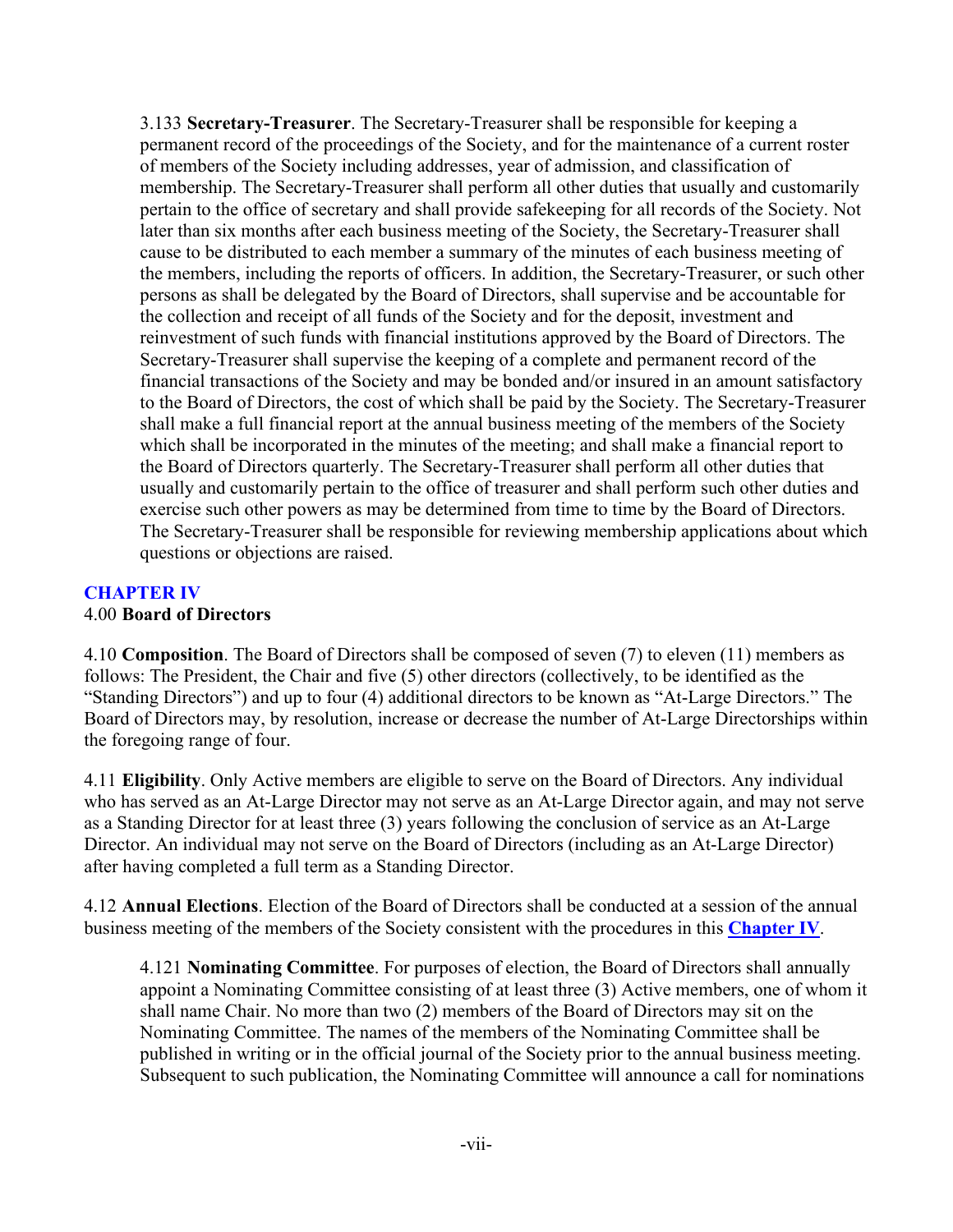to the Active Members with respect to the positions being considered by the Nominating Committee in such election cycle.

4.122 The Nominating Committee will present a slate of individuals to the membership to give effect to composition of the Board of Directors as contemplated in **[4.10](#page-8-1)** above.

4.123 The slate of individuals presented by the Nominating Committee will be voted on at one of the sessions of the annual business meeting of the members of the Society by those members eligible to vote on the election of Directors.

4.124 Election shall be by a majority of the votes cast, and if there is more than one nominee for any position, voting for that position shall be by ballot. In the event that no candidate receives a majority of the votes cast, the name of the candidate with the smallest number of votes shall be eliminated, except when there is a tie for the smallest number, and a new vote taken. This procedure shall be continued until one nominee receives a majority.

#### <span id="page-9-0"></span>4.13 **Term of Office**.

4.131 **Standing Directors**. Except as otherwise provided in **4.14**, Standing Directors shall serve a term of seven (7) years with ascension as follows:

(A) During the sixth (6th) year of a term as a Standing Director, such Standing Director shall ascend to the office of and serve as the Chair of the Board of Directors.

(B) During the seventh (7th) year of a term as a Standing Director, such Standing Director shall ascend from the office of Chair to the office of President of the Society.

4.132 **At-Large Directors**. Where the Board of Directors by resolution has provided for one or more At-Large Directors to serve on the Board of Directors, such At-Large Directors shall serve for a term of three (3) years.

#### 4.14 **Vacancies**.

4.141 Should a vacancy occur in the office of President, the office of President shall remain vacant; provided, however, that the Chair shall assume the responsibilities of the President as set forth in **[3.131](#page-7-1)** above. In performing such responsibilities, the Chair may also be referred to as the "Interim President" or such similar title as may be approved by the Board of Directors.

4.142 Should a vacancy occur in the office of the Chair, the office of the Chair shall remain vacant; provided, however, the President shall assume the responsibilities of the Chair as set forth in **[3.132](#page-7-2)** above. In performing such responsibilities, the President may also be referred to as the "Interim Chair" or such similar title as may be approved by the Board of Directors.

4.143 Should a vacancy occur in the office of Secretary-Treasurer, the Board of Directors shall elect a successor to serve for the unexpired term consistent with the procedures of **[3.11](#page-7-3)**.

4.144 Should a vacancy occur for an At-Large Director, the Board of Directors may appoint an interim At-Large Director until the unexpired term can be filled by the Nominating Committee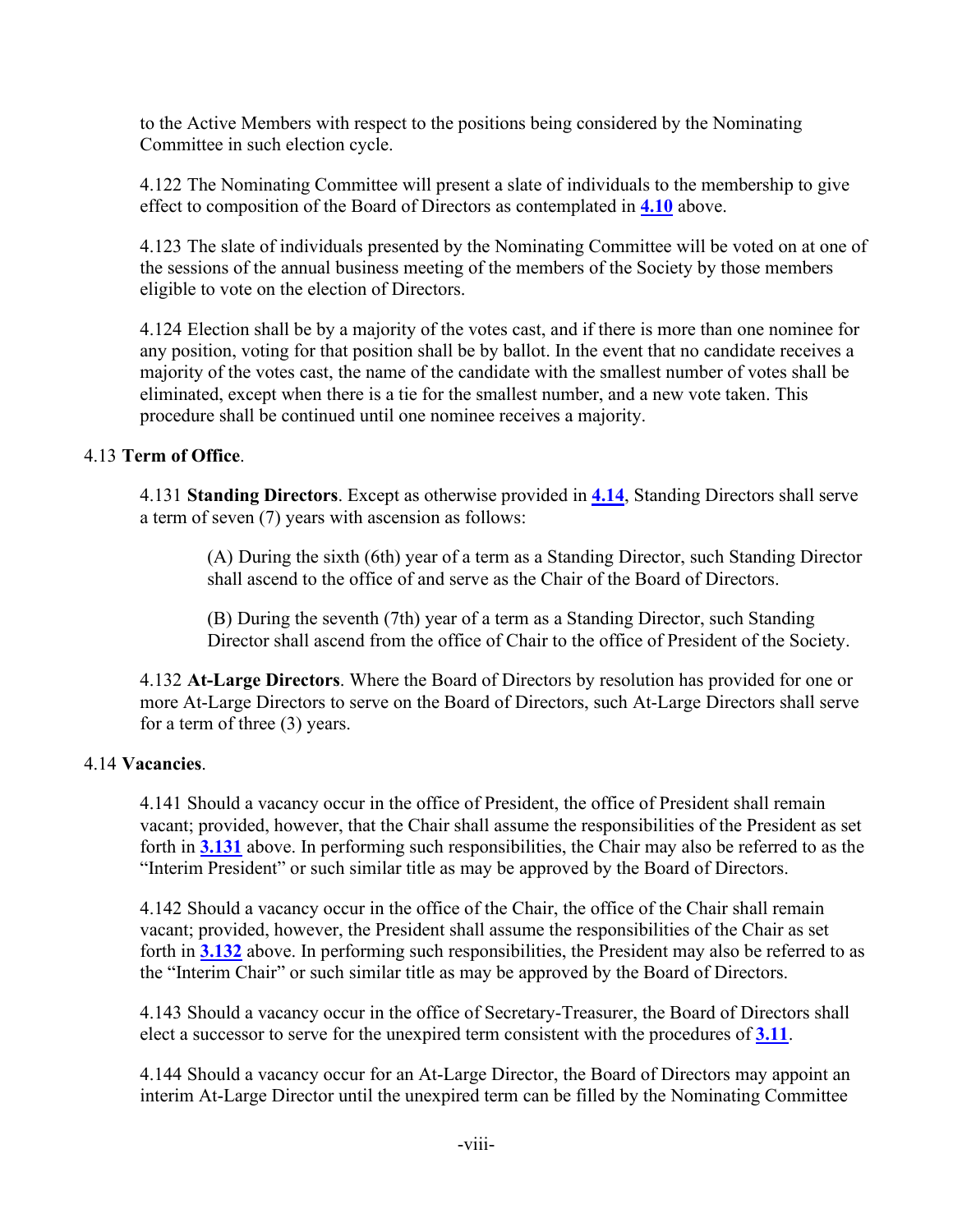and elected by the membership eligible to vote during the next annual business meeting. In the event that the Board of Directors does not choose to appoint an interim At-Large Director, the vacancy will remain open until the unexpired term is filled by the Nominating Committee and elected by the membership eligible to vote at the next annual business meeting. An individual elected to serve for the unexpired term as an At-Large Director shall not be precluded from being elected to a full, three (3) year term as an At-Large Director in the future.

4.145 Should a vacancy occur among the Standing Directors (other than the President, Chair and Secretary-Treasurer as provided for above), the vacancy shall be filled as follows:

(A) If the vacating Standing Director is in the fourth or fifth year of a seven (7) year term, then each Standing Director more junior in tenure shall advance one (1) year in seniority. The Board of Directors may appoint an Active member to serve as a Standing Director on an interim basis until the next annual business meeting. At the next annual business meeting, the Nominating Committee will put forth to the membership a candidate to fill the vacancy among the Standing Directors; provided, however, the successor elected by the membership shall commence their term as a Standing Director in the second year of a seven (7) year term, thereby serving a total of six (6) years on the Board of Directors.

(B) If the vacating Standing Director is in the first, second, or third year of a seven (7) year term, then the individual presented by the Nominating Committee and elected by the membership eligible to vote at the next annual business meeting shall serve for the unexpired portion of the vacating Standing Director's seven (7) year term. The Board of Directors may appoint an Active member to serve on an interim basis until such time as the vacancy can be filled at the next annual business meeting.

4.15 **Powers and Duties**. The Board of Directors of the Society shall function in the manner customarily expected of boards of trustees or directors of corporations and shall be responsible for the management of all affairs of the Society not delegated elsewhere by these Bylaws.

4.151 **Specific Duties**. Specific duties of the Board shall include but are not limited to:

(A) Management of the funds of the Society including investment and expenditure of such funds. All expenditures of funds and disposal of Society property must be for purposes authorized by the Board.

(B) Determination of the amount of dues and assessments and fixing the date for their payment.

(C) Employment of an Executive Director, who serves as the Chief Executive Officer and may also serve as Business Manager of the Society journals, and who shall manage the Society office staff in accordance with the budgetary authorization of the Board of Directors, and who shall perform such other duties as are assigned by the Board of Directors.

(D) Supervision of all publications of the Society, as provided in **[Chapter V](#page-12-0)**.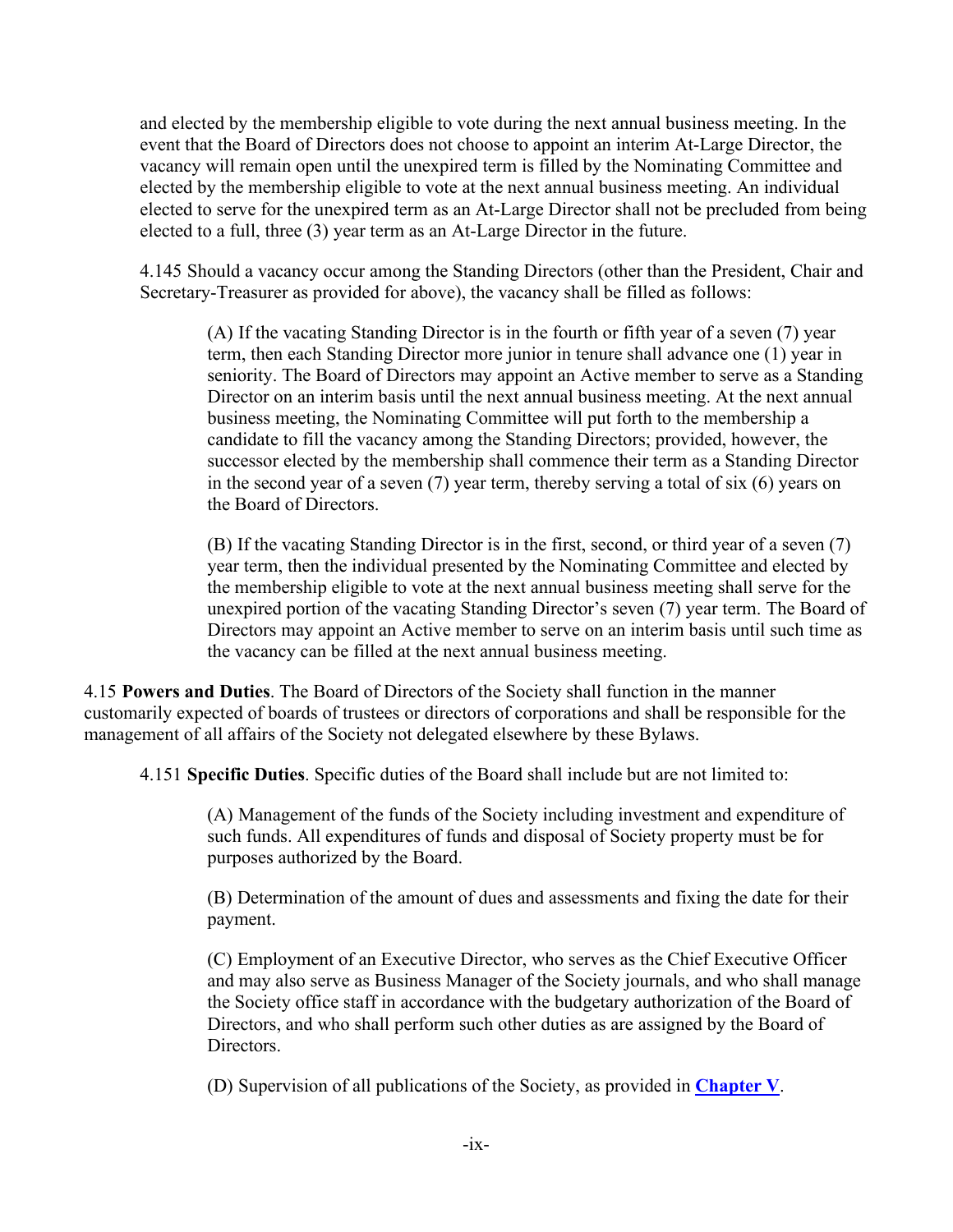(E) Authorization of reimbursement of officers, committee members, employees of the Society and others, for their actual and necessary expenses incurred in the discharge of their responsibilities to the Society. This provision shall not be construed to include the expenses of any officer or committee member in attending the Annual Meeting.

(F) Determination of the sites and dates of all meetings of the Society.

(G) Appointment of the members of the Board of Trustees of the Research and Education Foundation as provided in **[6.002](#page-12-4)**.

4.16 **Bonding**. The Board of Directors may secure suitable guarantee bonds and/or insurance for the Secretary-Treasurer and the Business Manager of the Journal, the cost of which shall be borne by the Society.

4.17 **Auditing**. The Board of Directors shall be responsible for arranging for and reviewing an audit of the accounts and books of the Society annually, or more frequently if it deems such action to be advisable.

4.18 **Meetings**. The Board of Directors shall hold at least one meeting in each calendar year in conjunction with the Annual Meeting of the Society. Additional meetings may be called by the Chair, by majority vote of the Board, or upon written request of four members of the Board. The time and site of such additional meetings shall be determined by the Chair of the Board or, if the Chair is unable or unwilling to make such determination, by the President of the Society.

4.181 **Notice**. Notice of each meeting shall be given in writing or by telephone not less than five days prior to the date of the meeting to each member of the Board of Directors.

4.182 **Quorum**. A majority of the members of the Board of Directors in office shall constitute a quorum for the conduct of business.

<span id="page-11-0"></span>4.19 **Gold Medal**. The Board of Directors may, by unanimous vote only, award annually the Gold Medal of the Society to those persons who, in its judgment, have rendered unusual service to the science of radiology. Not more than three medals may be awarded in one year. Gold Medals shall be presented at the next Annual Meeting.

4.20 **Election of Honorary Members**. The Board may elect Honorary Members as defined, and in the manner described, in **[2.18](#page-6-0)**.

4.21 **Reports**. The Chair of the Board of Directors shall submit a written report to the Society at each annual business meeting of the members of the Society. This report shall contain a summary of all actions taken, and recommendations made, by the Board during the previous year.

4.22 **Electronic Communications**. Any notice required or permitted to be given to a member of the Board of Directors for any purpose may be delivered by transmission by electronic means to the electronic address of the individual who is to receive the notice, as that address appears on the records of the Society. All other communications or consents which are required to be in writing in connection with any action of the Board shall be fully valid and effective if sent and received by electronic means.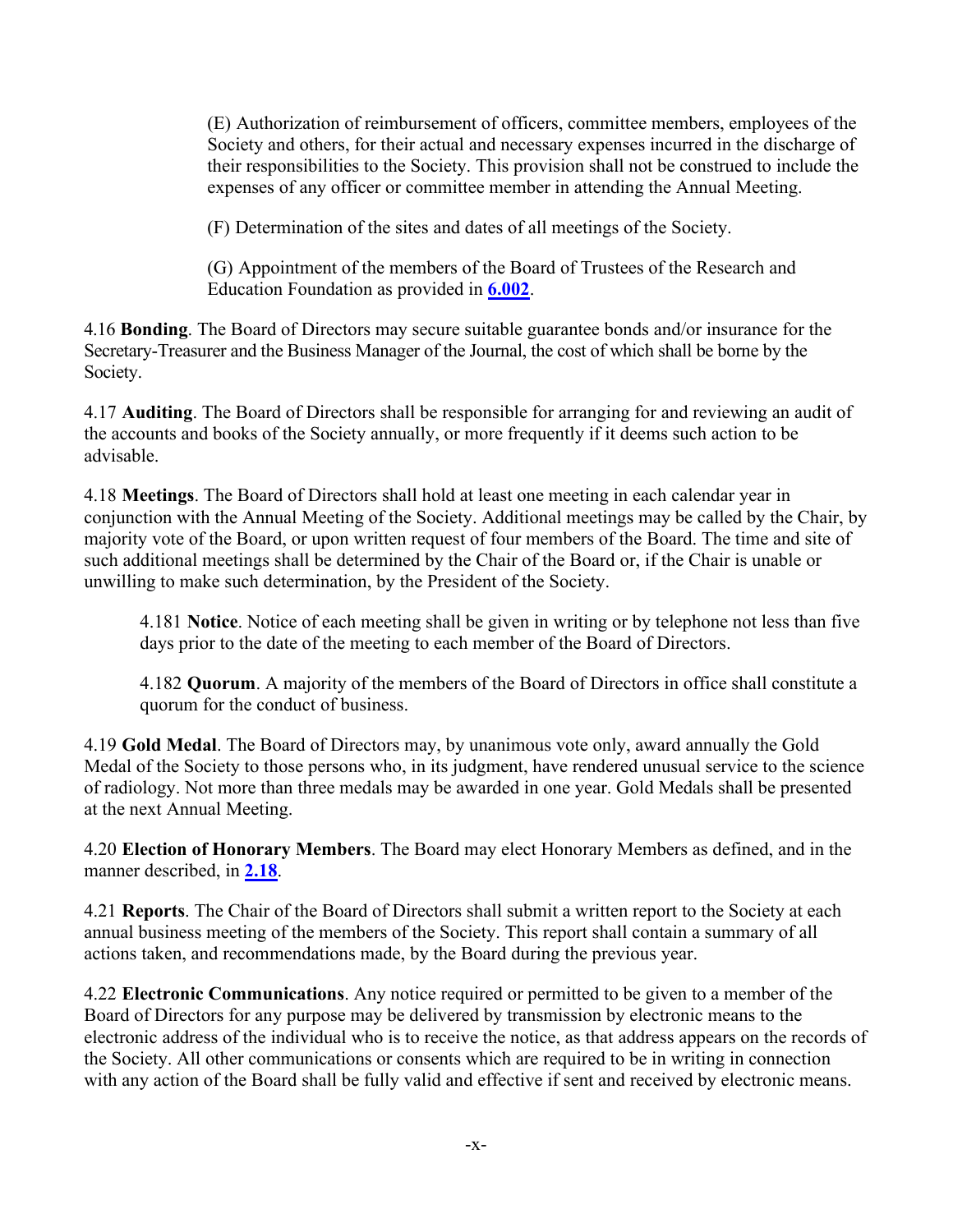### <span id="page-12-3"></span><span id="page-12-0"></span>**CHAPTER [V](#page-1-0)** 5.00 **Publications**

5.10 All publications of the Society shall be under the supervision of its Board of Directors.

5.101 **The Journal**. The official Journal of the Society is entitled *Radiology.*

(A) The Board shall employ a member of the Society as Editor of the Journal.

(B) The Board of Directors shall annually appoint Associate Editors and an advisory Editorial Board, upon nomination by the Editor.

(C) The Board shall employ a Business Manager of the Journal who need not be a member of the Society.

5.11 The Board of Directors may, from time to time, establish such other publications as it deems appropriate.

## <span id="page-12-1"></span>**CHAPTER VI**

### 6.00 **RSNA Research and Education Foundation**

6.001 **Purpose**. The purpose of the RSNA Research and Education Foundation is to provide financial support for research and education in radiology and related scientific disciplines by awarding scholarships and/or grants to individuals and/or to other organizations.

<span id="page-12-4"></span>6.002 **Manner of Operation**. The RSNA Research and Education Foundation shall be managed by a Board of Trustees appointed by the Board of Directors of the Society, and the Board of Trustees so appointed shall conduct the operation of said foundation, all in accordance with such bylaws or rules for said foundation as may be approved from time to time by the Board of Directors of the Society.

6.10 **Other Bequests and Funds**. The Board of Directors may, on occasion, require the Board of Trustees of the RSNA Research and Education Foundation to administer and/or make recommendations concerning other bequests or funds administered by the Society.

## <span id="page-12-2"></span>**CHAPTER VI[I](#page-1-1)**

### 7.00 **Meetings of Members**

7.10 **Annual Business Meeting**. The Society shall hold at least one business meeting of the members of the Society in each calendar year, which annual business meeting shall be held during the Annual Meeting of the Society. The Board of Directors shall fix the time and place of such annual business meeting of the members and shall in general assume responsibility for its conduct and direction. All members shall be notified in writing, or in the Journal, at least five days but not more than 60 days before the meeting.

7.11 **Special Business Meetings**. The Board of Directors by majority vote may call a special business meeting of the members of the Society at any time. Except as otherwise required by law, the call shall be made by the Board of Directors notifying in writing, or in the Journal, every member of the Society, at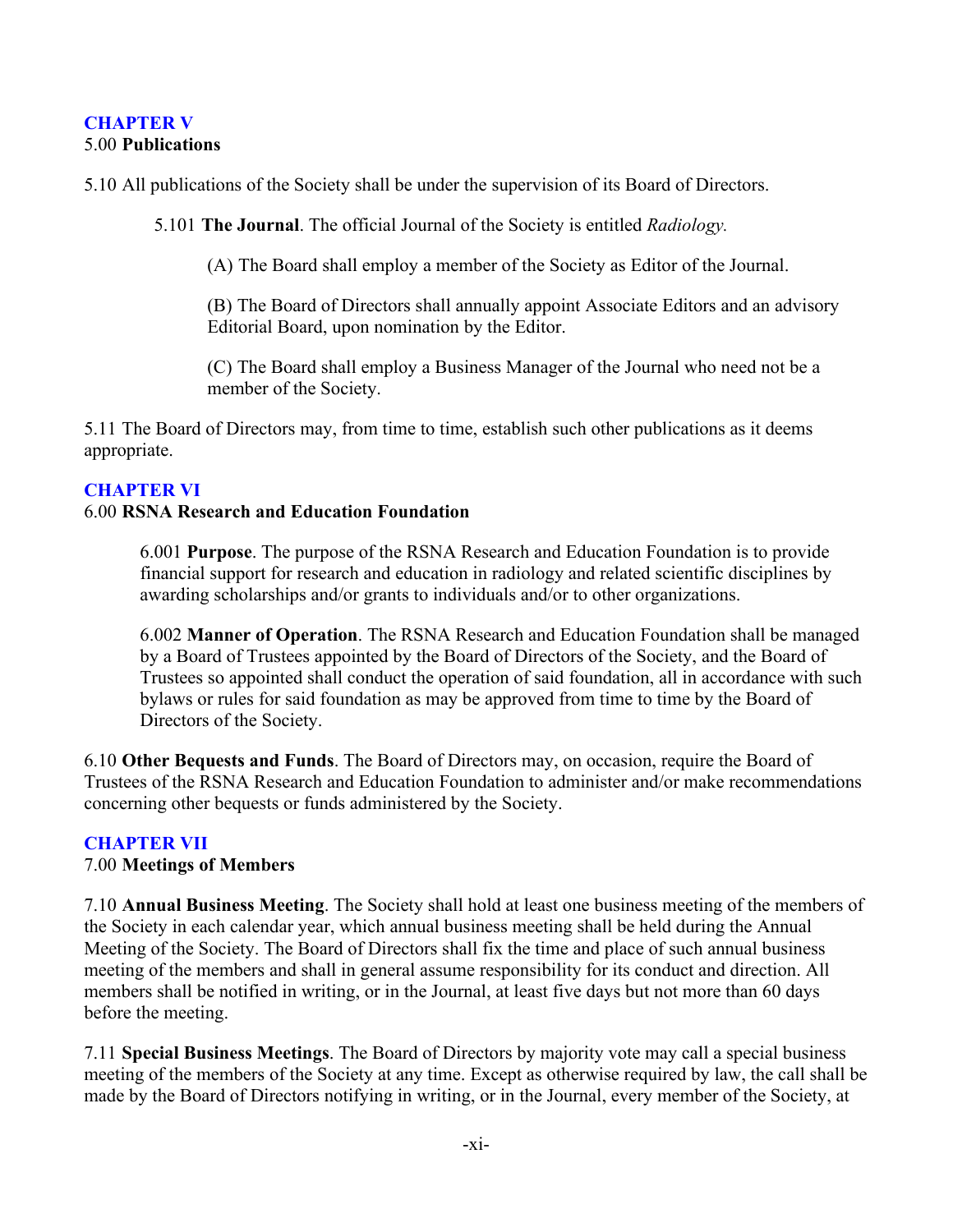least five (5) days but not more than 60 days in advance of the proposed meeting, stating the time and place thereof and the purpose for which it is called. No business other than that specified in the notice shall be transacted at such special meeting.

7.12 **Quorum**. Twenty-five voting members shall constitute a quorum.

7.13 **Voting**. Except as otherwise required by law or these Bylaws, all membership actions shall be decided by a majority vote of the members present and voting at an annual business meeting or a special business meeting. Only Active members present at a session of an annual or special business meeting of members are eligible to vote. Voting by proxy shall not be permitted.

7.14 **Resolutions**. Prior to any business meeting of the members, the Bylaws and Resolutions Committee shall consider any resolutions that have been proposed by members for presentation at the meeting of members and may develop recommendations as to rewording them, combining those with similar intent or otherwise editing them. Such Committee recommendations shall be presented at the membership meeting at which the proposed resolutions are considered.

7.15 **Electronic Communications**. Any notice required or permitted to be given to a member of the Society for any purpose may be delivered by transmission by electronic means to the electronic address of the member who is to receive the notice, as that address appears on the records of the Society. All other communications or consents which are required to be in writing in connection with any action of the membership shall be fully valid and effective if sent and received by electronic means.

### <span id="page-13-0"></span>**CHAPTER VIII** 8.00 **Code of Ethics**

8.10 **Code**. The then current Principles of Medical Ethics of the American Medical Association shall be the Code of Ethics of this Society and are hereby made a part of these Bylaws.

# <span id="page-13-1"></span>**CHAPTER IX**

## 9.00 **Indemnification**

<span id="page-13-2"></span>9.10 **Indemnification**. To the full extent permitted by law, the Society shall indemnify any and all of its incumbent or former directors, officers, committee members, or employees, or any person who has served or shall serve at the Society's request or by its election or appointment as a director or officer of another corporation or society, against expenses actually and necessarily incurred by them in connection with the defense or settlement of any action, suit or proceeding in which they, or any of them, are made parties, or a party, by reason of being or having been a director, officer, committee member, or employee of the Society, or of such other corporation or society; provided, however, that the foregoing shall not apply to matters as to which any such incumbent or former director, officer, committee member, or employee shall be adjudged in such action, suit or proceeding to be liable for willful misconduct in the performance of duty or to such matters as shall be settled by agreement predicated on the existence of such liability.

**9.20 Insurance**. Upon specific authorization by the Board of Directors, the Society may purchase and maintain insurance on behalf of any and all of its incumbent or former directors, officers, committee members, or employees, or any person who has served or shall serve at the Society's request or by its election or appointment as a director or officer of another corporation or society, against any liability, or